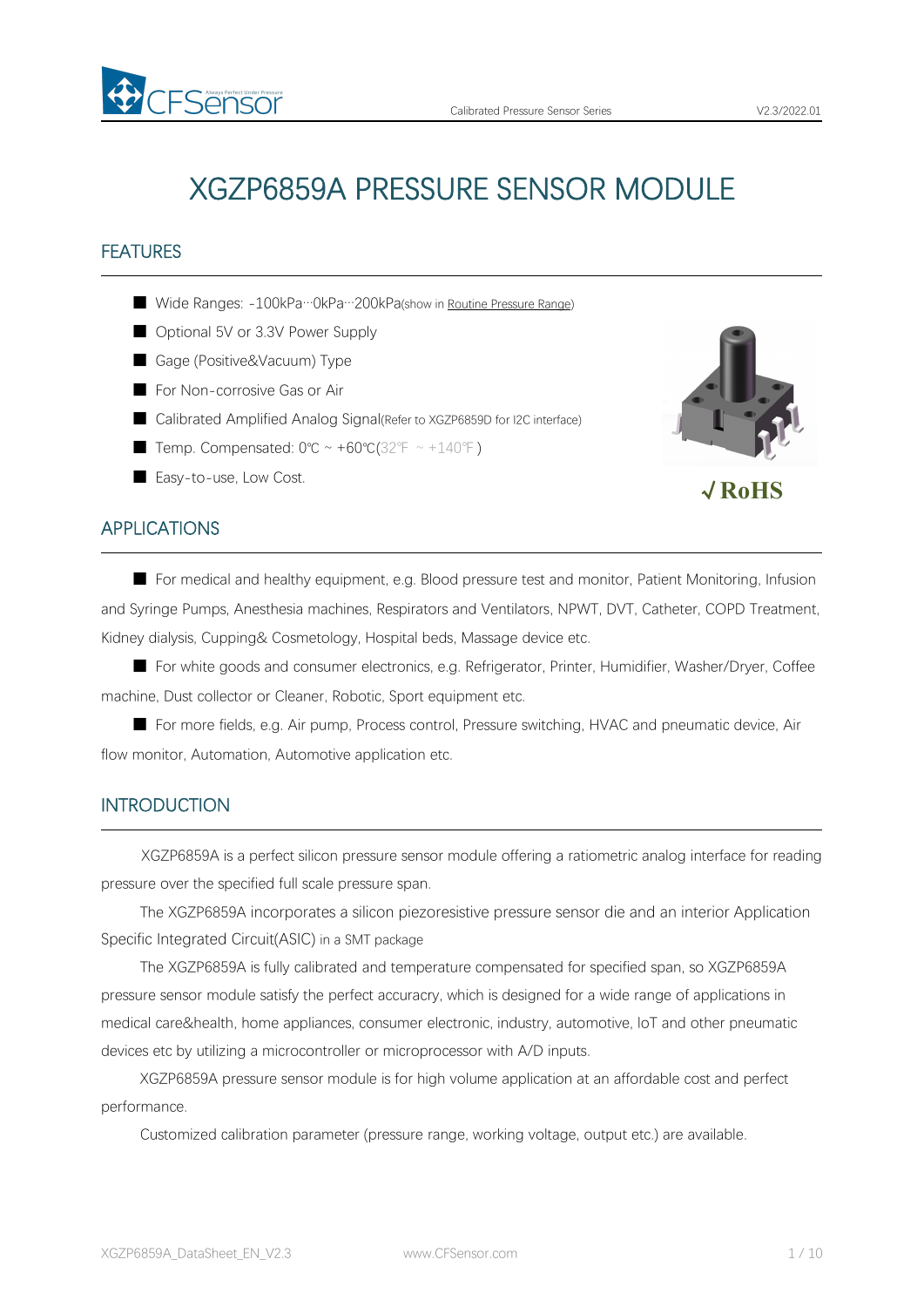

# PERFORMANCE PARAMETER

Unless otherwise specified, measurements were taken with a a temperature of 25±1℃ and humidity ranging from 25 % ~ 85%RH(supply voltage:5 Vdc or 3.3V or 3.0V)

|                       | Item                                  | Data                              | Unit                    |
|-----------------------|---------------------------------------|-----------------------------------|-------------------------|
|                       | Available Pressure Range <sup>1</sup> | $-1000200$                        | kPa                     |
|                       | Power Supply <sup>2</sup>             | 5/3.3/3.0                         | Vdc                     |
|                       | Max. Excitation Current               | 3                                 | mA                      |
|                       | Output Range <sup>3</sup>             | $0.5 \sim 4.5/0.2 \sim 2.7$       | Vdc                     |
| Total                 | 10kPa < Pressure ≤ 200kPa             | ±2                                | %Span                   |
| Accuracy <sup>4</sup> | Pressure ≤ 10kPa                      | ±2.5                              |                         |
|                       | Long Term Stability <sup>5</sup>      | ±1                                | %Span                   |
|                       | Over Pressure <sup>6</sup>            | 2X                                | Rated                   |
|                       | Burst Pressure <sup>7</sup>           | 3X                                | Rated                   |
|                       | Compensation Temp. <sup>8</sup>       | $0 \sim 60/32 \sim 140$           | $\mathrm{C}/\mathrm{F}$ |
|                       | Operating Temp. <sup>9</sup>          | $-20 \sim 100/-4 \sim 212$        | $\mathrm{C}/\mathrm{F}$ |
|                       | Storage Temp.                         | $-30 \approx 125/-22 \approx 257$ | $\mathrm{C}/\mathrm{F}$ |
|                       | Response Time <sup>10</sup>           | 2.5                               | mS                      |

1 Pressure Range(Operating pressure): The available pressure range including variousspan, not a specific pressure range .

#### 2 Power Supply:

2.1. Acceptable voltage deviation is within 5% of the specified voltage(e.g. 4.75~5.25V @5V working voltage)

2.2. Optional working voltage can be 2V to 5.5V with ratiometric or specific voltage output (note in purchase order).

### 3 Output Range:

3.1. Output Range is defined as the output voltage from minimum rated pressure to maximum rated pressure, including Offset( Zero output) : it is defined as the output voltage at the minimum rated pressure;

Full Scale Output (FSO): it is defined as the output voltage at the maximum or full rated pressure;

Full Scale Span (FSS): it is the algebraic difference between the output voltage at FSO and Offset.

3.2. Output range can be customized under working voltage, e.g  $0.2 \sim 4.7 \text{ @V}$ ;0.2 ~  $4.8 \text{ @V}$ ;0.12 ~ 2.8 $\text{ @3V}$  etc,.

3.3. Output value is nominal values without the count of Accuracy deviation.

4 Total Accuracy: The max. deviation in output from ideal transfer function at any pressure or temperature over the specified ranges, units are in percent of full scale span (%FSS), which mainly consists of: Offset and Span Shift; Linearity(Non-linearity); Repeatability; Pressure Hsteresis ; TcOffset and TcSpan.

4.1. The accuracy in table is the typical output accuracy. The accuracy is notidentical accroding to different specified pressure range. Contact factory for more information or for higher accuracy requirement(e.g ±1%Span) if need.

4.2 Non-linearity(Linearity): the deviation of measured output from "Best Straight Line" through three points (Offset pressure, FS pressure and ½ FS pressure)at constant temperature.

4.3 Repeatability: the deviation of measured output when the same pressure is applied continuously, with pressure approaching from the same direction within the specified operating pressure range,under the same operating conditions.

4.4 Pressure Hysteresis: the deviation of measured output at any pressure within the specified range, when this pressure is applied continuously, with pressure approaching from opposite directions within the specified operating pressure range, under the same operating conditions.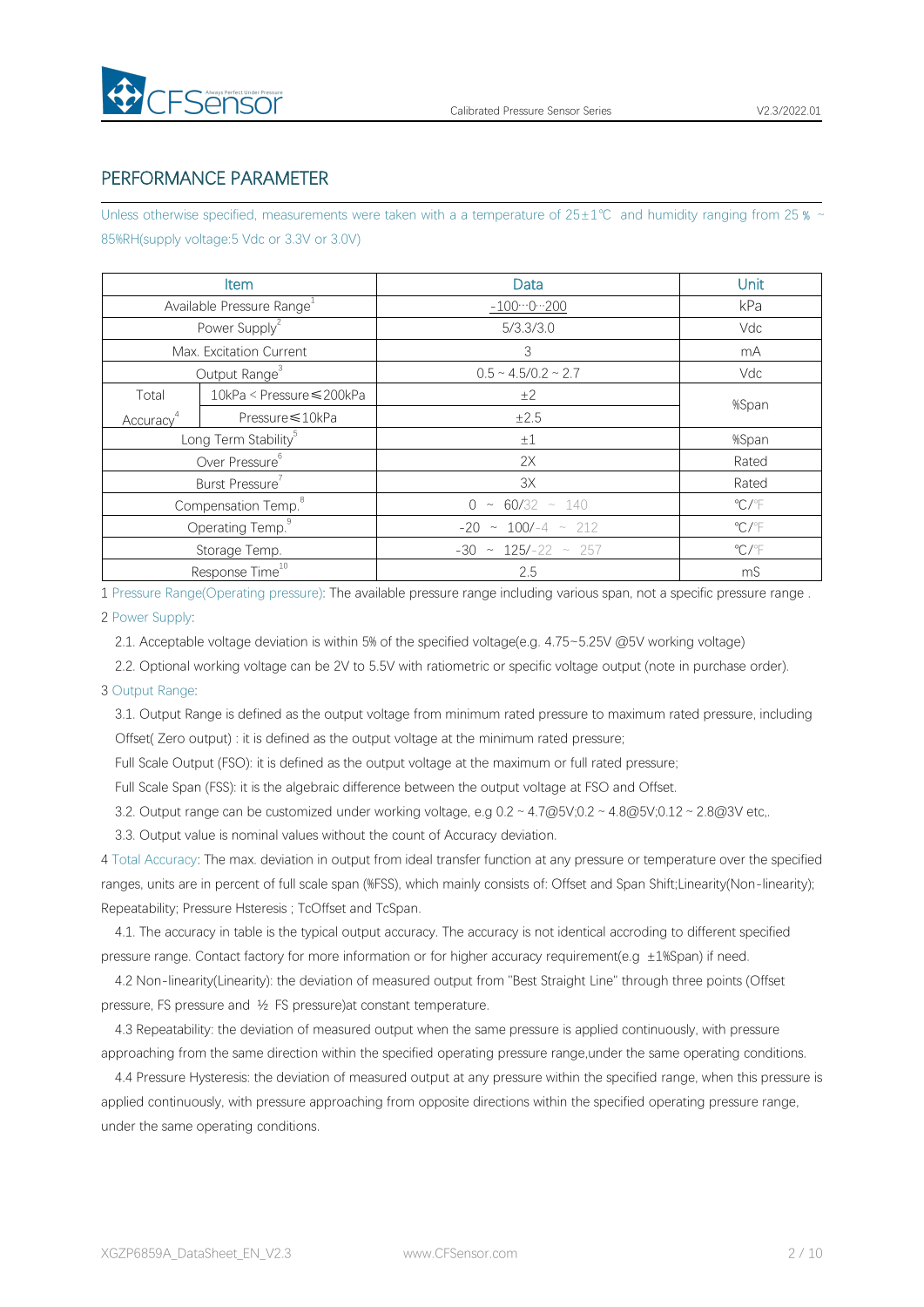4.5 TcOffset (TCO:Temp. Coefficient of Offset): the deviation of measured output with minimum rated pressure applied, over the temperature range of 0° to 60°C, relative to 25°C.

4.6 TcSpan (TCS:Temp. Coefficient of Span): the deviation of measured output over the temperature range of 0° to 60° C, relative to 25°C.

5. Long Term Stability: the sensor's output deviation when subjected to 1000 hours pressure test.

6. Over Pressure (Proof pressure): the maximum pressure which may be applied without causing durable shifts of the electrical parameters of the sensing element and remain the specification once pressure is returned to the operating pressure range.

7. Burst Pressure: the maximum pressure which may be applied without causing damage to the sensing die or leaks; The sensor should not be expected to recover function after exposure to any pressure beyond the burst pressure.

8. Compensated Temperature: the temperature range over which the sensor have an output proportional to pressure within the specified performance limits.

9. Operating Temperature (or Ambient Temperature): the temperature range over which the sensor have an output proportional to pressure but may not remain within the specified performance limits.

10. Response Time: it is defined as the time for the incremental change in the output from 10% to 90% of of its final value when subjected to a specified step change in pressure.

# ELECTRICAL CHARACTERISTICS(Interior ASIC)

| Parameter                         | Min.     | Typ. | Max. | Unit | <b>Notes</b> |
|-----------------------------------|----------|------|------|------|--------------|
| Power Supply                      |          |      | 5.5  | V    |              |
| <b>Working Current</b>            |          | 100  |      | nA   |              |
| <b>Filter Capacitor</b>           |          | 100  |      | nF   |              |
| <b>PSRR</b>                       |          | 60   |      | dB   |              |
| Output Current Load               |          |      | 5    | mA   |              |
| Input Common Mode Rejection Ratio | 80       | 110  |      | dB   |              |
| Short-circuit Current Limit       | 15       | 20   | 25   | mA   |              |
| Upper limit Clamping Voltage      | 3/4      |      |      | VDD  |              |
| Lower limit Clamping Voltage      | $\Omega$ |      | 1/4  | VDD  |              |

### BLOCK DIAGRAM

**Exercise** 

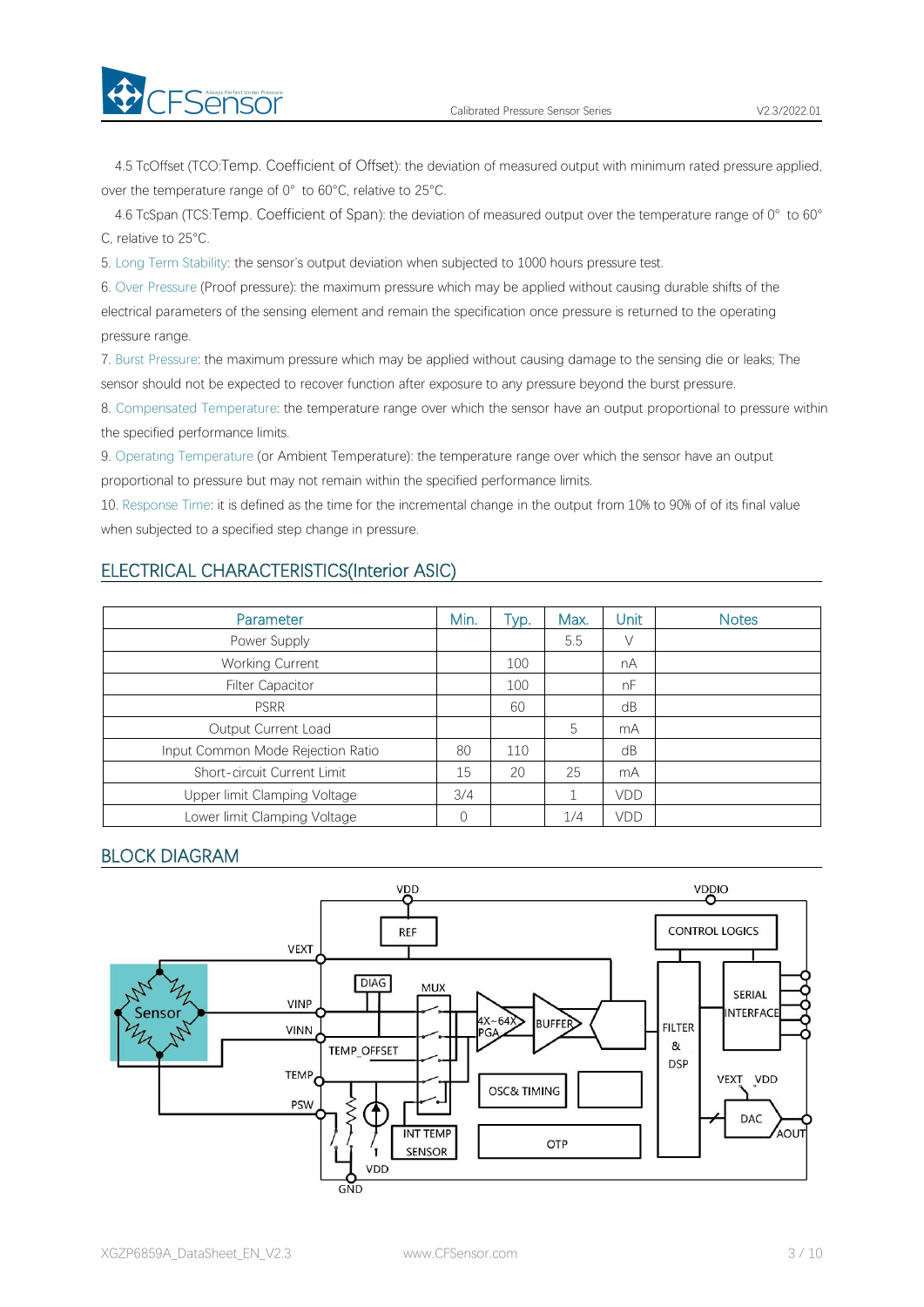

# DIMENSION (Unit:mm)







# ELECTRIC CONNECTION CIRCUIT DIAGRAM

|     |                               |                            |           | $\overline{\phantom{a}}$ |             | VDD |
|-----|-------------------------------|----------------------------|-----------|--------------------------|-------------|-----|
| N/C | ◡<br>$\overline{\phantom{0}}$ | $\sim$<br>◡<br>$\check{ }$ | 1/6<br>Vし | N1/C<br>$V \cup$         | $N_{\rm L}$ | C1  |

| <b>NAME</b> | <b>FUNCTION</b>                                | Amplified<br>Pressure |               |
|-------------|------------------------------------------------|-----------------------|---------------|
| N/C         | Do not connect to external circuitry or ground | Sensor                | GND           |
| VDD         | Voltage supply                                 |                       |               |
| JUT         | Output voltage                                 |                       | OIII          |
| GND         | Ground                                         |                       | Note: Diagrar |





Note: Diagram state schematic connection only; Check Pin allocation in Dimension drawing.

# CROSS SECTION FOOTPRINT(REFERENCE)



### Notes:

1.Implement ESD protection during whole soldering and assembly process.

2.Overload voltage(max.6.5Vdc) or current(max.5mA) may burn the ASIC and cause the sensor fail throughly.

3.More detalis about soldering and storage etc., refer to Overall notes.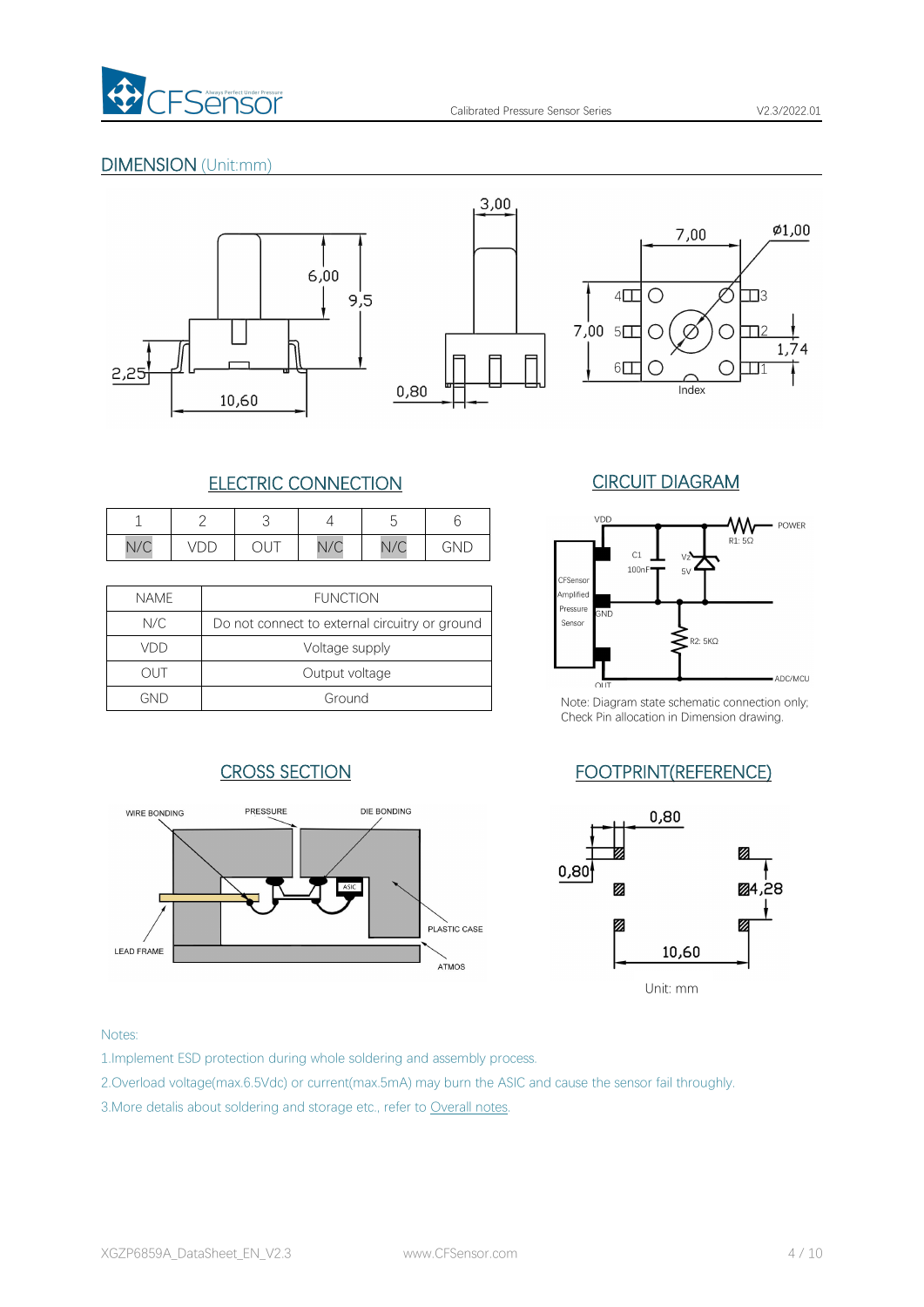

# ORDER GUIDE



Note: 1. Voltage 5Vdc as default value, add 33(or 30) behind model signify 3.3V(or 3.0V) power supply, e.g. : XGZP6859A040KPG33.

2. Custom requirement, please comment herewith Part number(e.g custom pressure range etc,.) or consult CFSensor

# <span id="page-4-0"></span>ROUTINE PRESSURE RANGE

Notes: 1. Unit conversion: 1000hPa=1000mbar≈750mmHg≈100kPa≈14.5PSI≈10mH<sub>2</sub>O≈1bar=0.1MPa;

2. Available for more custom pressure range e.g. -7 ~ 7kPa, , 0-700kPa etc,.

| <b>Pressure Range (kPa)</b> | <b>Pressure Range</b> (by other units)                                | <b>Part Number</b> |
|-----------------------------|-----------------------------------------------------------------------|--------------------|
| $0 \sim 2.5$                | 0 ~ 25mbar / 0 ~ 250mmH <sub>2</sub> O                                | XGZP6859A025HPG    |
| $0 \sim 5$                  | 0 ~ 50mbar / 0 ~ 500mmH <sub>2</sub> O                                | XGZP6859A005KPG    |
| $0 \sim 10$                 | $0 \sim 100$ mbar / $0 \sim 75$ mmHg                                  | XGZP6859A010KPG    |
| $0 \sim 20$                 | $0 \sim 200$ mbar / $0 \sim 150$ mmHg                                 | XGZP6859A020KPG    |
| $0 \sim 40$                 | $0 \sim 400$ mbar / $0 \sim 300$ mmHg                                 | XGZP6859A040KPG    |
| $0 \sim 100$                | $0 \sim 1$ bar /0 ~ 14.5PSI                                           | XGZP6859A100KPG    |
| $0 \sim 200$                | $0 \sim 2$ bar / $0 \sim 29$ PSI                                      | XGZP6859A200KPG    |
| $-100 - 0$                  | $-1 \sim$ 0bar / $-14.5 \sim$ 0PSI                                    | XGZP6859A100KPGN   |
| $-30 \sim 0$                | $-300 \sim$ 0mbar / $-4.35 \sim$ 0PSI                                 | XGZP6859A030KPGN   |
| $-20 \sim 0$                | $-200 \sim$ 0mbar / $-2.9 \sim$ 0PSI                                  | XGZP6859A020KPGN   |
| $-1$ $\sim$ 1               | $-10 \sim 10$ mbar / $-100 \sim 100$ mmH <sub>2</sub> O               | XGZP6859A001KPGPN  |
| $-2.5$ ~ 2.5                | $-25 \sim 25$ mbar / $-250 \sim 250$ mmH <sub>2</sub> O               | XGZP6859A025HPGPN  |
| $-5 \sim 5$                 | $-50 \sim 50$ mbar / $-500 \sim 500$ mmH <sub>2</sub> O               | XGZP6859A005KPGPN  |
| $-40 \sim 40$               | $-400 \sim 400$ mbar / $-300 \sim 300$ mmHg                           | XGZP6859A040KPGPN  |
| $-100 \sim 100$             | $-1 \sim 1$ bar / $-14.5 \sim 14.5$ PSI                               | XGZP6859A100KPGPN  |
| $-100 \sim 200$             | $-1 \sim 2$ bar / $-14.5 \sim 29$ PSI                                 | XGZP6859A200KPGPN  |
|                             | Other higher pressure range or custom pressure span, consult CFSensor |                    |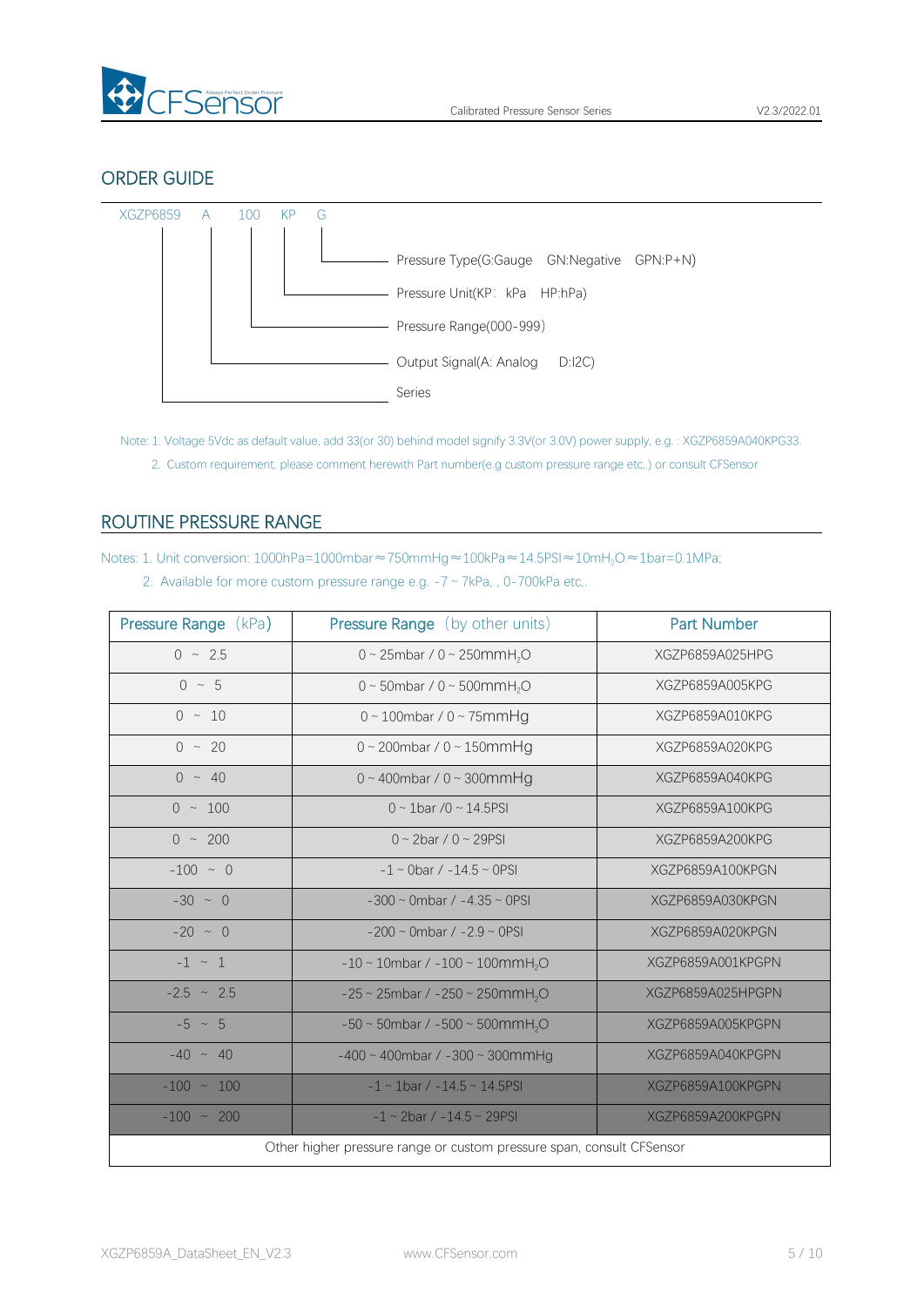

# XGZP6859A OUTPUT CURCE

Note: Output can be calibrated to reverse line with pressure, e.g.-100  $\sim$  0kPa correspond with 4.5  $\sim$  0.5V;

#### Negative Pressure

|           |         |                |         |                | <b>Dutput voltage (V)</b> |
|-----------|---------|----------------|---------|----------------|---------------------------|
| Model     | 100KPGN | 020KPGN        | 010KPGN | Output voltage |                           |
| Output(V) |         | Pressure (kPa) |         | at full scale  |                           |
| 0.5       | $-100$  | $-20$          | $-10$   | 4.5V           |                           |
| 1.5       | $-75$   | $-15$          | $-7.5$  | Offset voltage |                           |
| 2.5       | $-50$   | $-10$          | $-5$    | 0.5V           |                           |
| 3.5       | $-25$   | $-5$           | $-2.5$  | $\cdots$       |                           |
| 4.5       |         | 0              | 0       |                | <b>Rated pressure</b>     |



#### Pressure value VS Output value Curve(Output VS Pressure ) Pressure Conversion Formula

3.3V Power Supply: Pressure=(output-2.7)/K

|               | K value VS Rated Pressure range |      |
|---------------|---------------------------------|------|
| Range (kPa)   | $3.3$ (V)                       | 5(V) |
| $-10 \sim 0$  | 0.25                            | 0.4  |
| $-20 \sim 0$  | 0.125                           | 0.2  |
| $-40 \sim 0$  | 0.0625                          | 0.1  |
| $-100 \sim 0$ | 0.025                           | 0.04 |

#### Negative Pressure to Positive Pressure

### Pressure value VS Output value Curve(Output VS Pressure ) Pressure Conversion Formula

| 1 Output vo     |                                 | 100KPGPN | 040KPGPN       | 005KPGPN | Model     |
|-----------------|---------------------------------|----------|----------------|----------|-----------|
|                 | Output voltage<br>at full scale |          | Pressure (kPa) |          | Output(V) |
|                 | 4.5V                            | $-100$   | $-40$          | -5       | 0.5       |
|                 |                                 | $-50$    | $-20$          | $-2.5$   | 1.5       |
|                 | Offset voltage                  | $-()$    |                |          | 2.5       |
|                 | 0.5V                            | 50       | 20             | 2.5      | 3.5       |
| Rated pr<br>(N) |                                 | 100      | 40             | 5        | 4.5       |



3.3V Power Supply: Pressure=(output-1.45)/K 5V Power Supply: Pressure=(output-2.5)/K

|                 | K value VS Rated Pressure range |          |
|-----------------|---------------------------------|----------|
| Range (kPa)     | 3.3(V)                          | (V)<br>5 |
| $-10 \sim 10$   | 0.125                           | 0.2      |
| $-40 \sim 40$   | 0.03125                         | 0.05     |
| $-100 \sim 100$ | 0.0125                          | 0.02     |

NOTE: -100KPA AS MAX NEGATIVE

#### Positive Pressure

#### Pressure value VS Output value Curve(Output VS Pressure ) Pressure Conversion Formula

|            |                |        |                                 | 1 Output voltage (V)     |       |
|------------|----------------|--------|---------------------------------|--------------------------|-------|
| Model      | 001KPG         | 025HPG | Output voltage<br>at full scale |                          |       |
| Output (V) | Pressure (kPa) |        | 4.5V                            |                          |       |
| 0.5        | $\mathbf 0$    | 0      |                                 |                          |       |
| 1.5        | 0.25           | 0.625  | Offset voltage                  |                          |       |
| 2.5        | 0.5            | 1.25   | 0.5V                            |                          |       |
| 3.5        | 0.75           | 1.875  |                                 | 0 <sub>kPa</sub>         | Rated |
| 4.5        | $\mathbf{1}$   | 2.5    |                                 | Atomospheric<br>pressure |       |
| Model      | 005KPG         | 010KPG | 020KPG                          | 040KPG                   | 060K  |
| Output     |                |        |                                 | Pressure (kPa)           |       |
| 0.5        | $\mathbf 0$    | 0      | 0                               | 0                        | 0     |
| 1.5        | 1.25           | 2.5    | 5                               | 10                       | 25    |
| 2.5        | 2.5            | 5      | 10                              | 20                       | 50    |
| 3.5        | 3.75           | 7.5    | 15                              | 30                       | 75    |
| 3.5        | 5              | 10     | 20                              | 40                       | 100   |



3.3V Power Supply: Pressure=(output-0.2)/K 5V Power Supply: Pressure=(output-0.5)/K

|              | K value VS Rated Pressure range |      |
|--------------|---------------------------------|------|
| Range (kPa)  | 3.3(V)                          | 5(V) |
| $\mathbf{1}$ | 2.5                             | 4.0  |
| 2.5          | 1                               | 1.6  |
| 5            | 0.5                             | 0.8  |
| 10           | 0.25                            | 0.4  |
| 20           | 0.125                           | 0.2  |
| 40           | 0.0625                          | 0.1  |
| 100          | 0.025                           | 0.04 |
| 200          | 0.0125                          | 0.02 |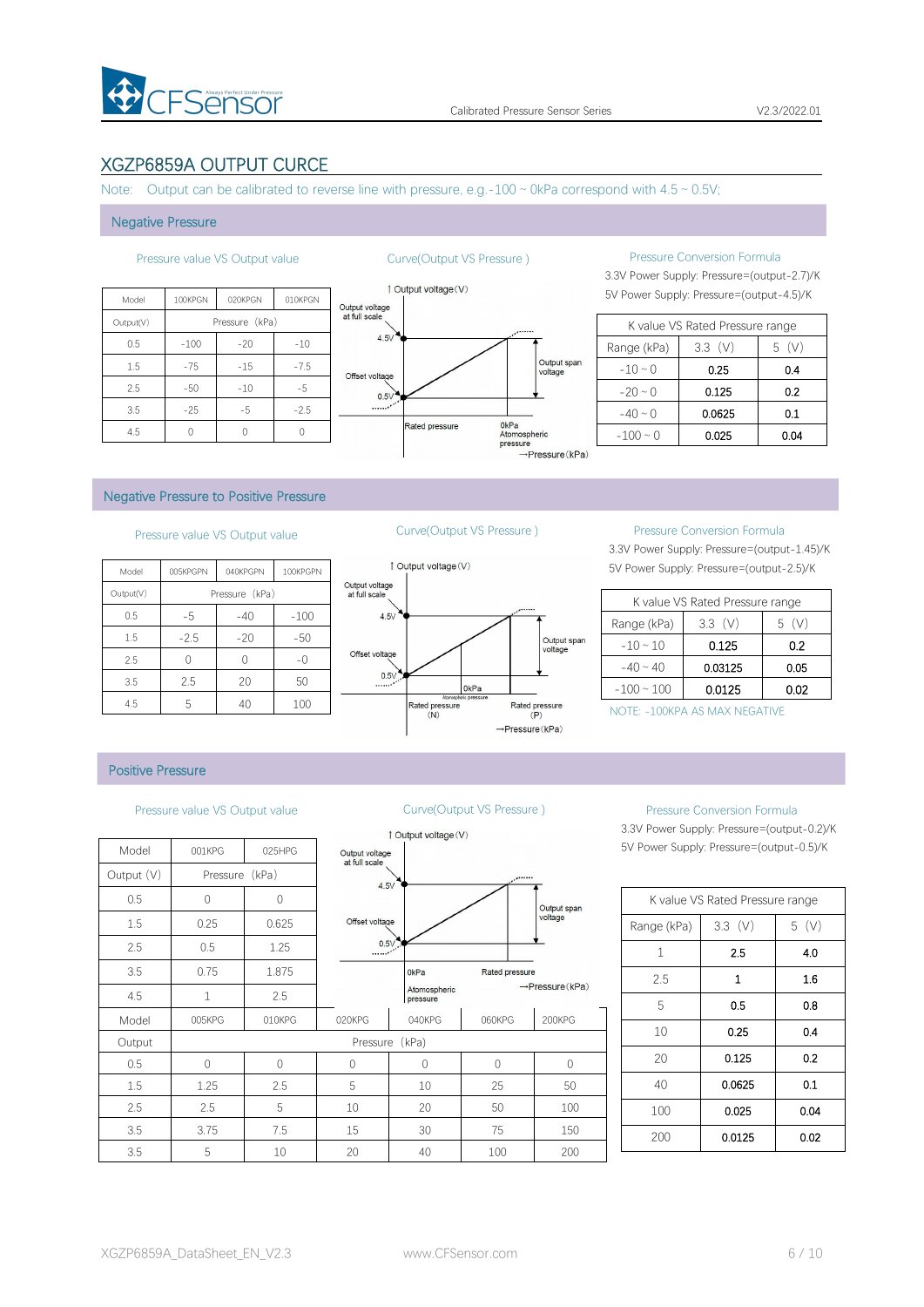

# PACKING INFORMATION

Plastic Tube(unit:mm) Standard Quantity/Tube: 70 pcs



Side view



(CARTON:530mm x 145mm x 53mm,2800PCS)

Note: The packing sizel may be not quite same with above for other different quantity.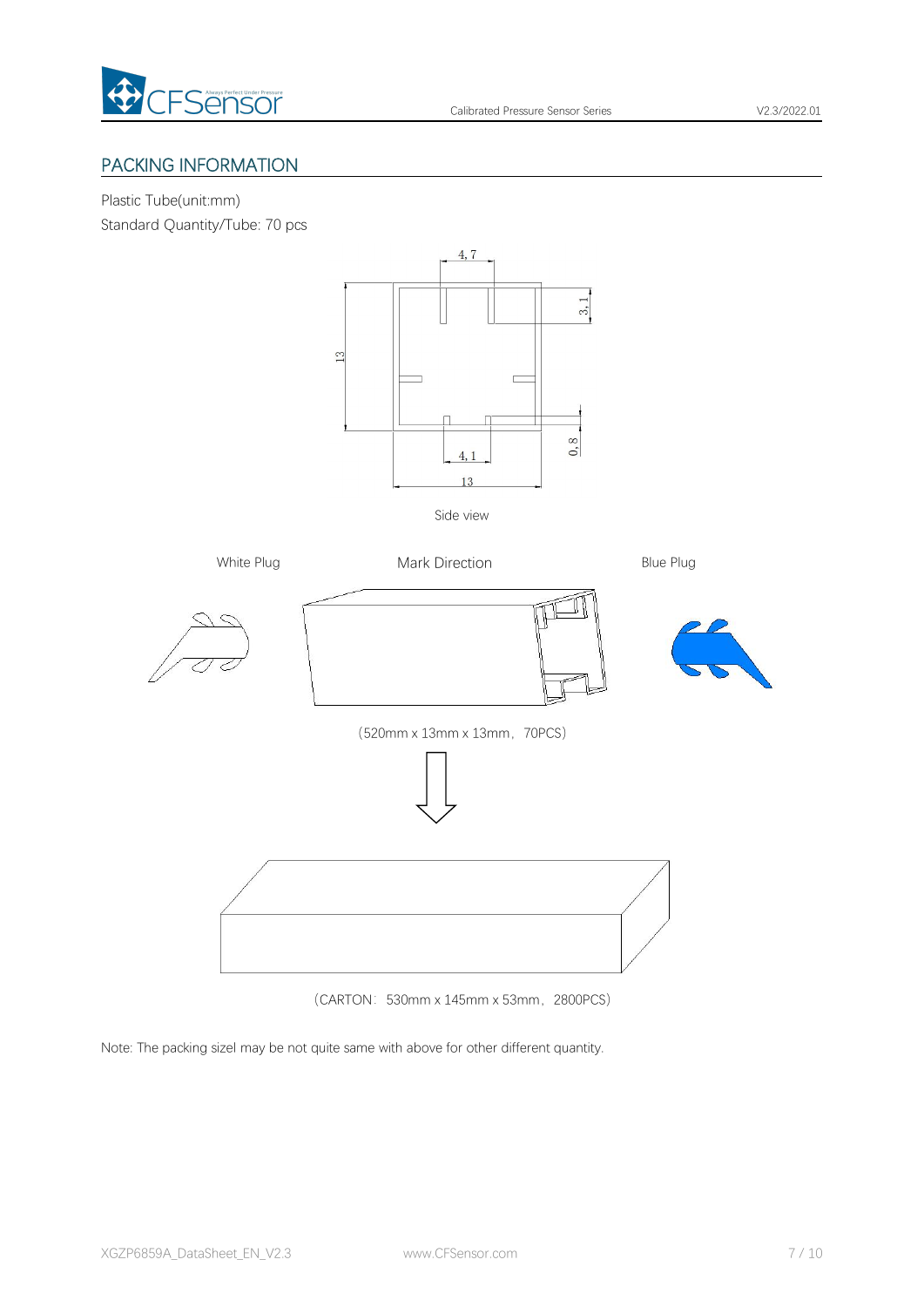

# OVERALL NOTES

Unless otherwise specified, following notes are general attention or presentation for all products from CFSensor.

### **Mounting**

The following steps is for transmitting the air pressure to sensor after sensor soldering on PCB.

- ▼ For some sensors that come with inlet tube, select the flexiable pipe to suit the pressure inlet that is firm enough to prevent the pressure leaks.
- ▼ Atmosphere hole (for Gauge type sensors) and Inlet pipe/hole can't be blocked with gel or glue etc,..
- ▼ Avoiding excessive external force operation

### **Soldering**

Due to its small size, the thermal capacity of the pressure sensor is low. Therefore, take steps to minimize the effects of external heat. Damage and changes to characteristics may occur due to heat deformation. Use a non-corrosive resin type of flux. Since the pressure sensor is exposed to the atmosphere, do not allow flux to enter inside.

▼ Manual soldering

☉Raise the temperature of the soldering tip between 260 and 300°C/500 and 572°F (30 W) and solder within 5 seconds. ☉The sensor output may vary if the load is applied on the terminal during soldering.

- ☉Keep the soldering tip clean.
- ▼DIP soldering (DIP Terminal)

☉Keep the temperature of the DIP solder tank below 260°C/500 and solder within 5 seconds.

☉To avoid heat deformation, do not perform DIP soldering when mounting on the PCB which has a small thermal capacity.

- ▼Reflow soldering (SMD Terminal)
- ☉The recommended reflow temperature profile conditions are given below.



☉Self alignment may not always work as expected, therefore, please carefully note the position of the terminals and pattern. ☉The temperature of the profile is assumed to be a value measured with the printed circuit board of the terminal neighborhood.

☉Please evaluate solderbility under the actual mounting conditions since welding and deformation of the pressure inlet port may occur due to heat stress depending on equipments or conditions.

▼ Rework soldering

☉Complete rework at a time.

☉Use a flattened soldering tip when performing rework on the solder bridge. Do not add the flux.

☉Keep the soldering tip below the temperature described in the specifications.

- ▼ Avoid drop and rough handling as excessive force may deform the terminal and damage soldering characteristics.
- 
- ▼ Keep the circuit board warpage within 0.05 mm of the full width of the sensor.<br>▼ After soldering, do not apply stress on the soldered part when cutting or bending the circuit board.

▼ Prevent human hands or metal pieces from contacting with the sensor terminal. Such contact may cause anomalous outlets as the terminal is exposed to the atmosphere.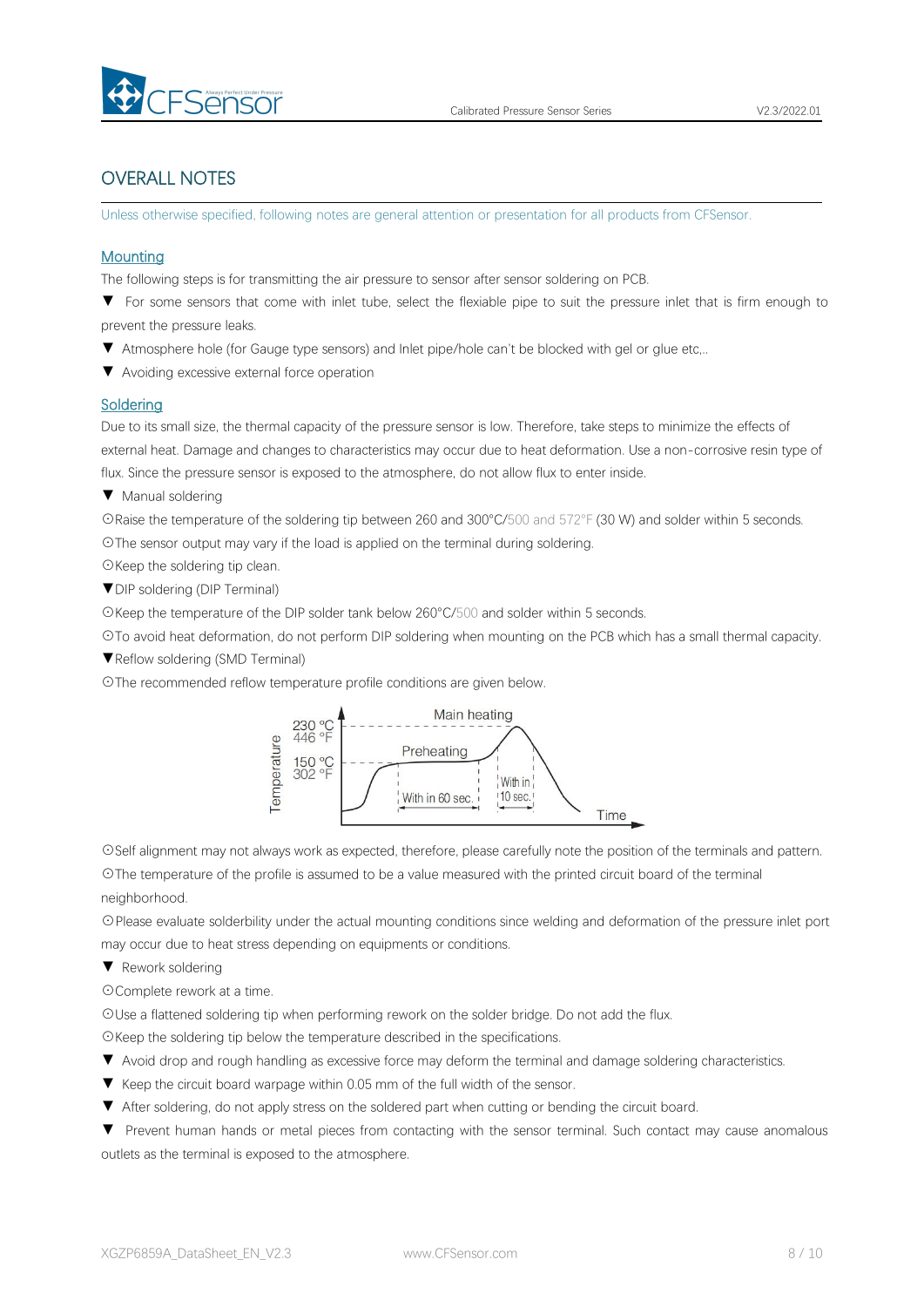



▼ After soldering, prevent chemical agents from adhering to the sensor when applying coating to avoid insulation deterioration of the circuit board.

#### **Connecting**

▼ Correctly wire as in the connection diagram. Reverse connection may damage the product and degrade the performance.

▼ Do not use idle terminals(N/C) to prevent damages to the sensor.

#### Cleaning

▼ Since the pressure sensor is exposed to the atmosphere, do not allow cleaning fluid to enter inside from atmosphere hole (for Gauge type sensors) and inlet pipe.

▼ Avoid ultrasonic cleaning since this may cause breaks or disconnections in the wiring.

### **Environment**

▼Please avoid using or storing the pressure sensor in a place exposed to corrosive gases (such as the gases given off by organic solvents, sulfurous acid gas, hydrogen sulfides, etc.) which will adversely affect the performance of the pressure sensor chip.

▼Since this pressure sensor itself does not have a water-proof construction(even available media can be liquid), please do not use the sensor in alocation where it may be sprayed with water, etc.

▼Avoid using the pressure sensors in an environment where condensation may form. Furthermore, its output may fluctuate if any moisture adhering to it freezes.

▼The pressure sensor is constructed in such a way that its output will fluctuate when it is exposed to light. Especially when pressure is to be applied by means of a transparent tube, take steps to prevent the pressure sensor chip from being exposed to light.

▼Avoid using pressure sensor where it will be susceptible to ultrasonic or other high-frequency vibration.

▼ Please keep the sensors sealed using static shielding bags on storage. The PINs of sensor(if have) may be black by oxidation under atmosphere environment if the materials include the oxidizable material, althought it wouldn't affect the sensor performance.

### More Precautions

▼That using the wrong pressure range or mounting method mayresult in accidents.

▼The only direct pressure medium you can use is non-corrosive gas or air as illuminated above(Note: some sensors are compatible with liquid media). The use of other media, in particular, corrosive gases and liquid (organic solvent based, sulfurous acid based, and hydrogen sulfide based, etc.) or contains foreign substances will cause malfunction and damage.<br>Please do not use them and check with CFSensor.

▼The pressure sensor is positioned inside the pressure inlet. Never poke wires orother foreign matter through the pressure inlet since they may damage the sensor or block the inlet. Avoid use when the atmospheric pressure inlet(only for Gauge type pressure sensor) is blocked.

▼ Use an operating pressure which is within the rated pressure range. Using a pressure beyond this range may cause damage.

▼Since static charge can damage the pressure sensor, bear in mind the following handling precautions.

☉When storing the pressure sensor, use a conductive material to short the pins or wrap the entire sensor in aluminum foil. Common plastic containers should not be used to store or transport the sensor since they readily become charged.

⊙ When using the pressure sensor, all the charged articles on the bench surface and the work personnel should be grounded so that any ambient static will be safely discharged.

▼Based on the pressure involved, give due consideration to the securing of the pressure sensor.